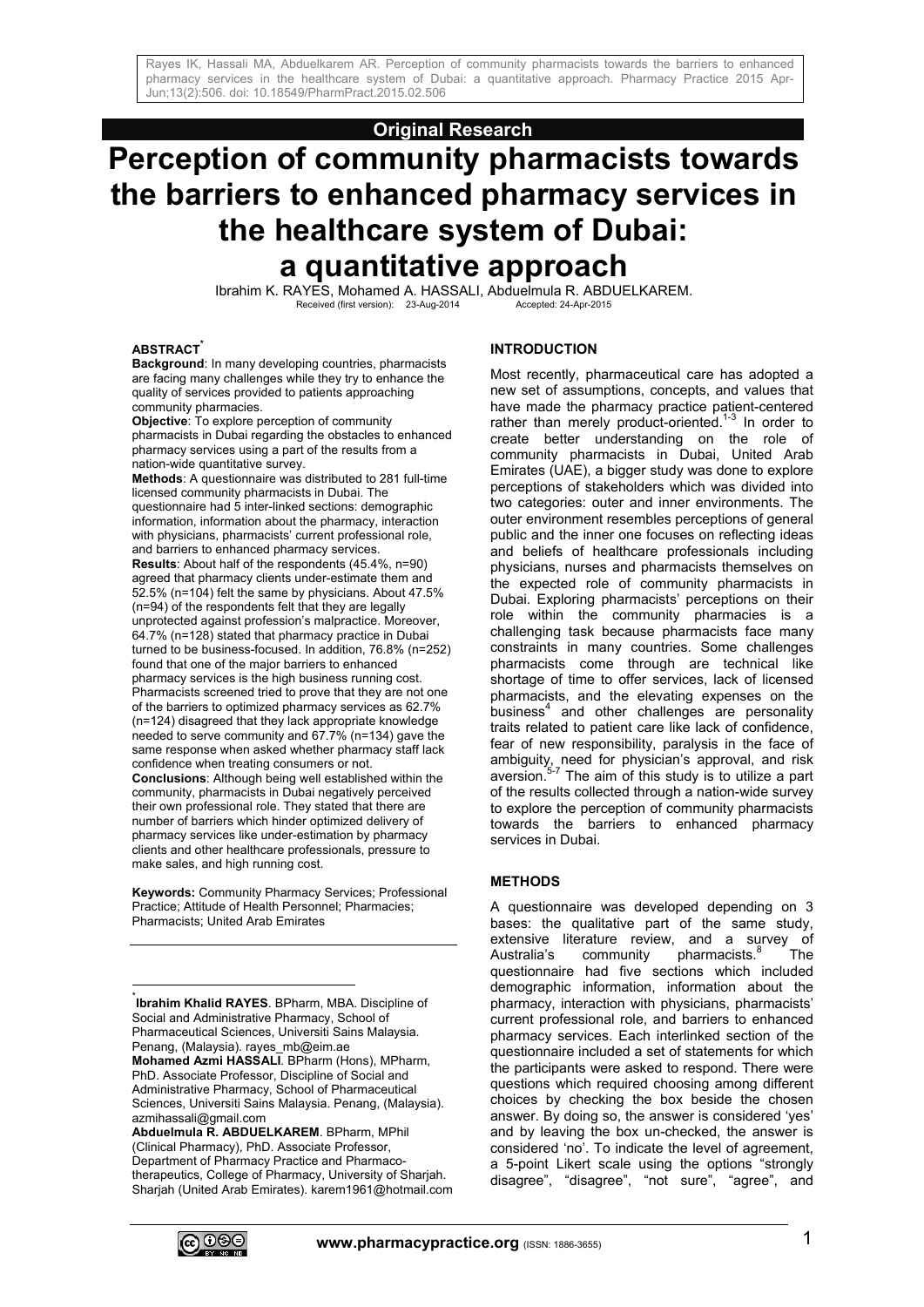"strongly agree" was used in question 17 of the questionnaire and a 5-point Likert scale using options "most of the time", "often", "sometimes", "very rarely", "never" was used in question 18 (Interested readers might obtain a copy of the questionnaire from the corresponding author). There are many examples in the literature to support the use of a five-choice scale. The questionnaire was pre-tested and modified as appropriate before use.

The primary version of the questionnaire consisting of 38 items was viewed by experts in the same area. They were asked to assess the questionnaire by providing their overall opinion and by listing the questions in order according to its relevance and importance. Statements with more relevance and importance were highlighted. To assess face validity of the questionnaire, thirty participants were randomly approached for a pilot study. In addition, these participants were asked to express their views on the significance, wrathfulness, and simplicity of each question and to identify which questions they would point out to be removed so to make the questionnaire precise and brief. In addition to this, the participants were also welcomed to suggest comments on the questions whether they are understandable or not. Most of them suggested simplifying the questions. The reliability test was applied on all the variables comprising all domains. The reliability of the tool was estimated on the basis of Cronbach's Alpha (alpha=0.76).

This study population consisted community pharmacists operating in the city of Dubai. Sample size was calculated using an electronic sample size calculator namely 'Raosoft' with a confidence interval of 95% and a margin of error of  $5\%$ . A sample size of 225 was calculated by referring to the total number of licensed pharmacists working in Dubai which was 540 in  $2013$ .<sup>10</sup> By adding  $25\%$ drop-out rate, the sample size has increased to 281. Questionnaires were distributed by hand to 281 community pharmacists working in Dubai. Data was obtained through visiting community pharmacies in DHA control area and the pharmacists working full time in the pharmacies who agreed to participate were given 2 choices; either to answer the questionnaire and handle it on the spot or handle it later on. Pharmacists who chose the second option were visited 1 week later to collect the completed questionnaires.

Survey was conducted over a period of 3 months from December 1, 2013 till February 22, 2014. Prior to each participated community pharmacy's visit, pharmacists were informed about the survey's nature, objectives, and way of administration and a verbal consent was given to them before execution of the study took place..

Questionnaires were filled and collected. Results were exported to the SPSS, version 20.0 to test and analyze the data collected.<sup>11</sup>

Non-parametric statistical analysis and appropriate descriptive statistics for the demographic data (mean and standard deviation for age) were performed. Frequency and descriptive analysis

| <b>Table</b><br>1:<br>characteristics | Community pharmacists' demographic |                         |  |  |  |  |  |
|---------------------------------------|------------------------------------|-------------------------|--|--|--|--|--|
| Variable                              | <b>Frequency</b>                   | $\frac{9}{6}$           |  |  |  |  |  |
| Age (mean=34.5; SD=9.59)              |                                    |                         |  |  |  |  |  |
| $21 - 30$                             | 36                                 | 18.2                    |  |  |  |  |  |
| $31 - 40$                             | 84                                 | 42.4                    |  |  |  |  |  |
| 41-50                                 | 54                                 | 27.3                    |  |  |  |  |  |
| 51-60                                 | 20                                 | 10.1                    |  |  |  |  |  |
| $61+$                                 | 4                                  | 2                       |  |  |  |  |  |
| Gender                                |                                    |                         |  |  |  |  |  |
| Male                                  | 134                                | 67.7                    |  |  |  |  |  |
| Female                                | 64                                 | 32.3                    |  |  |  |  |  |
| Nationality                           |                                    |                         |  |  |  |  |  |
| Indian                                | 146                                | 73.7                    |  |  |  |  |  |
| Pakistani                             | 14                                 | 7.1                     |  |  |  |  |  |
| Egyptian                              | 18                                 | 9.1                     |  |  |  |  |  |
| Syrian                                | 8                                  | 4                       |  |  |  |  |  |
| Pilipino                              |                                    | 1                       |  |  |  |  |  |
| Palestinian                           |                                    | 1                       |  |  |  |  |  |
| American                              | 22222                              | 1                       |  |  |  |  |  |
| Jordanian                             |                                    | 1                       |  |  |  |  |  |
| Sudanese                              |                                    | 1                       |  |  |  |  |  |
| Iraqi                                 |                                    | 1                       |  |  |  |  |  |
| Country of qualification              |                                    |                         |  |  |  |  |  |
| India                                 | 142                                | 71.7                    |  |  |  |  |  |
| <b>UAE</b>                            | 12                                 | 6.1                     |  |  |  |  |  |
| Syria                                 | 4                                  | $\overline{2}$          |  |  |  |  |  |
| Pakistan                              | 14                                 | 7.1                     |  |  |  |  |  |
| Turkey                                | $\overline{2}$                     | 1                       |  |  |  |  |  |
| Egypt                                 | 14                                 | 7.1                     |  |  |  |  |  |
| Philippines                           | 2                                  | 1                       |  |  |  |  |  |
| Jordan                                | 4                                  | $\overline{\mathbf{c}}$ |  |  |  |  |  |
| Sudan                                 | 2                                  | 1                       |  |  |  |  |  |
| Iraq                                  | $\overline{2}$                     | 1                       |  |  |  |  |  |
| Highest qualification                 |                                    |                         |  |  |  |  |  |
| Diploma                               | 34                                 | 17.2                    |  |  |  |  |  |
| B. Pharm.                             | 144                                | 72.7                    |  |  |  |  |  |
| M. Pharm.                             | 12                                 | 6.1                     |  |  |  |  |  |
| Pharm. D.                             | 8                                  | 4                       |  |  |  |  |  |

were done on the demographic information that was collected including age, gender, nationality, country of initial qualification, and pharmacist's highest qualification. Chi–square test was used to test the significance of association between the independent variables (demographic information) and the dependent variables (barriers to optimized pharmacy services). Statistical significance was accepted at p-value of <0.05.

# **RESULTS**

During a period of three months, 281 questionnaires were distributed and 198 questionnaires were filled and returned giving a response rate of 70.46%. By reducing the added drop-out ratio and depending of the actual sample size of 225 questionnaires, the actual response rate was 88%.

#### **Demographic characteristics of respondents**

Demographic characteristics of the respondents are detailed in table 1. Mean age of the respondents was 34.5 years and the SD= 9.59 years. Among the respondents, 67.7% (n=134) were men and 32.3% (n=64) were women. The highest percentage of respondents' age bracket was in 31-40 years old (42.4%, n=84) followed by 41-50 years old range (27.3%, n=54). Almost three quarters of the community pharmacists participated came from India (73.7%, n=146) with Indian qualification in pharmacy (71.7%, n=142).

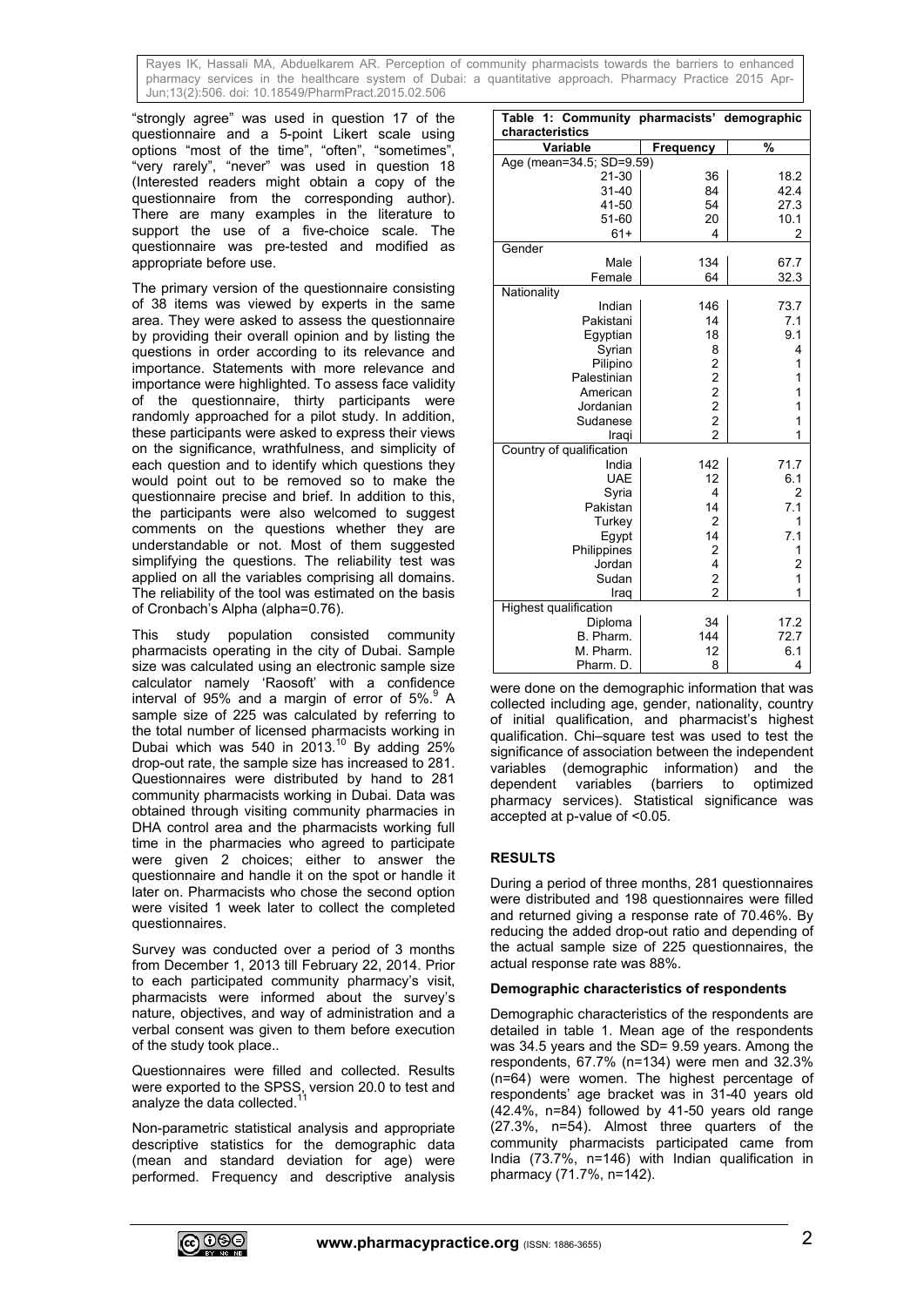| Table 2: Information about the pharmacy         |     |      |  |  |  |  |  |
|-------------------------------------------------|-----|------|--|--|--|--|--|
| Variable                                        | N   | %    |  |  |  |  |  |
| Position in pharmacy                            |     |      |  |  |  |  |  |
| Sole proprietor                                 | 18  | 9.1  |  |  |  |  |  |
| Partner proprietor                              | 10  | 5.1  |  |  |  |  |  |
| Salaried manager                                | 4   | 2    |  |  |  |  |  |
| Pharmacist in-charge                            | 114 | 57.6 |  |  |  |  |  |
| Second pharmacist                               | 52  | 26.3 |  |  |  |  |  |
| Pharmacy type                                   |     |      |  |  |  |  |  |
| Individual pharmacy                             | 114 | 57.6 |  |  |  |  |  |
| Member of a group                               | 84  | 42.4 |  |  |  |  |  |
| Prescriptions dispensed in one business week    |     |      |  |  |  |  |  |
| 0 to 10                                         | 12  | 6.1  |  |  |  |  |  |
| 10 to 50                                        | 82  | 41.4 |  |  |  |  |  |
| 50 to 100                                       | 50  | 25.3 |  |  |  |  |  |
| $100+$                                          | 54  | 27.3 |  |  |  |  |  |
| Availability of dispensary computer in pharmacy |     |      |  |  |  |  |  |
| Not available                                   | 34  | 17.2 |  |  |  |  |  |
| Barcode reader                                  | 136 | 68.7 |  |  |  |  |  |
| Regular internet use                            | 106 | 53.5 |  |  |  |  |  |
| Regular email use                               | 112 | 56.6 |  |  |  |  |  |

#### **Information about the pharmacy**

Details about the participating pharmacies are elaborated in table 2. More than half of the participants 57.6% (n=114) were pharmacists incharge followed by second pharmacists who constituted 26.3% (n=52). Among the respondents, 57.6% (n=114) work in individual pharmacies which are private community pharmacies owned by one or more than one owners and 42.4% (n=84) work in pharmacies which belong to a chain or a group of pharmacies. In one business week which consists 6 working days in the private sector, 41.4% (n=82) of the respondents dispense 10-50 prescriptions to patients and 27.3% (n=54) dispense more than 100 prescriptions. Most of the respondents 68.7% (n=136) used their dispensary computer as barcode reader in addition to regular email use (56.6%, n=112) and general internet use (53.5%, n=106).

#### **Barriers to enhanced pharmacy services**

Pharmacists' perceptions regarding the obstacles which hinder optimized delivery of pharmacy services in Dubai are detailed in Table 3. Opinions were separated among respondents as 43.5% (n=86) strongly disagreed/disagreed when asked whether they face shortage of time to handle consumers or not. However, 41.5% (n=82) of the respondents had different opinion. The value was found statistically significant with respect to age, nationality, and country of qualification respectively (p=0.001, 0.001, 0.028). The division in perceptions continued in the second question when they were asked whether there are shortage of licensed pharmacists in Dubai or not as almost half of the respondents (49.5%, n=98) agreed/strongly agreed but 37.4% (n=74) strongly disagreed/disagreed. The value was found statistically significant with respect to age, gender, nationality, and country of qualification respectively (p=0.028, 0.001, 0.001, 0.016). Among the respondents, 45.4% (n=90) agreed/strongly agreed that customers underestimate them but 39.4% (n=78) did not feel the problem. The value was found statistically significant with respect to nationality, country of qualification, and highest qualification respectively (p=0.001, 0.001, 0.003). Majority of the pharmacists screened (62.7%, n=124) strongly disagreed/disagreed that they lack appropriate knowledge needed to serve community. The value was found statistically highly significant with respect to age, nationality, and country of qualification respectively and similar p-value (p=0.001). Most of<br>the respondents (67.7%, n=134) strongly  $n = 134$  strongly disagreed/disagreed that pharmacy staff lack confidence when treating consumers. The value was found statistically highly significant (p=0.001 for all variables) with respect to most of the independent variables namely age, nationality,

| Table 3: Barriers to enhanced pharmacy services                                |                                                    |            |           |                                                                 |                                                                    |                                                                          |        |                    |               |               |
|--------------------------------------------------------------------------------|----------------------------------------------------|------------|-----------|-----------------------------------------------------------------|--------------------------------------------------------------------|--------------------------------------------------------------------------|--------|--------------------|---------------|---------------|
|                                                                                | Responses*                                         |            |           |                                                                 | p-value **                                                         |                                                                          |        |                    |               |               |
| S.<br>No.                                                                      | <b>SD</b>                                          | D          | <b>NS</b> | A                                                               | <b>SA</b>                                                          |                                                                          | Gender |                    | Country of    | Highest       |
|                                                                                | n (%)                                              | n (%)      | n (%)     | n (%)                                                           | n (%)                                                              | Age                                                                      |        | <b>Nationality</b> | qualification | qualification |
|                                                                                | 12(6.1)                                            | 74 (37.4)  | 30(15.2)  | 72 (36.4)                                                       | 10(5.1)                                                            | 0.001                                                                    | 0.336  | 0.001              | 0.028         | 0.445         |
| $\overline{2}$                                                                 | 14(7.1)                                            | 60 (30.3)  | 26(13.1)  | 84 (42.4)                                                       | 14(7.1)                                                            | 0.028                                                                    | 0.001  | 0.001              | 0.016         | 0.790         |
| 3                                                                              | 4 [2]                                              | 74 (37.4)  | 30(15.2)  | 62 (31.3)                                                       | 28 (14.1)                                                          | 0.101                                                                    | 0.232  | 0.001              | 0.001         | 0.003         |
| 4                                                                              | 30(15.2)                                           | 94 (47.5)  | 36(18.2)  | 34 (17.2)                                                       | 4 [2]                                                              | 0.001                                                                    | 0.484  | 0.001              | 0.001         | 0.085         |
| 5                                                                              | 24(12.1)                                           | 110 (55.6) | 30(15.2)  | 32(16.2)                                                        | 2[1]                                                               | 0.001                                                                    | 0.771  | 0.001              | 0.001         | 0.001         |
| 6                                                                              | 30(15.2)                                           | 82 (41.4)  | 32(16.2)  | 46 (23.2)                                                       | 8(4)                                                               | 0.002                                                                    | 0.067  | 0.001              | 0.001         | 0.231         |
|                                                                                | 4 [2]                                              | 46 (23.2)  | 28 (14.1) | 74 (37.4)                                                       | 46 (23.2)                                                          | 0.156                                                                    | 0.883  | 0.001              | 0.001         | 0.002         |
| 8                                                                              | 8(4)                                               | 52 (26.3)  | 44 (22.2) | 78 (39.4)                                                       | 16(8.1)                                                            | 0.016                                                                    | 0.382  | 0.045              | 0.020         | 0.004         |
| 9                                                                              | 8(4)                                               | 34 (17.2)  | 52(26.3)  | 84 (42.4)                                                       | 20(10.1)                                                           | 0.005                                                                    | 0.100  | 0.001              | 0.020         | 0.008         |
| 10                                                                             | 8(4)                                               | 48 (24.2)  | 46 (23.2) | 66 (33.3)                                                       | 30(15.2)                                                           | 0.001                                                                    | 0.001  | 0.001              | 0.048         | 0.007         |
| 11                                                                             | 6(3)                                               | 34 (17.2)  | 54 (27.3) | 74 (37.4)                                                       | 30(15.2)                                                           | 0.055                                                                    | 0.337  | 0.001              | 0.001         | 0.004         |
| 12                                                                             | 14(7.1)                                            | 62 (31.3)  | 46 (23.2) | 62 (31.3)                                                       | 14(7.1)                                                            | 0.003                                                                    | 0.065  | 0.003              | 0.001         | 0.215         |
| 13                                                                             | 18(9.1)                                            | 80 (40.4)  | 48 (24.2) | 40 (20.2)                                                       | 12(6.1)                                                            | 0.001                                                                    | 0.121  | 0.001              | 0.001         | 0.013         |
| 14                                                                             | 6(3)                                               | 32 (16.2)  | 32(16.2)  | 92(46.5)                                                        | 36 (18.2)                                                          | 0.029                                                                    | 0.126  | 0.004              | 0.063         | 0.001         |
| 15                                                                             | 2 [1]                                              | 14(7.1)    | 30(15.2)  | 100(50.5)                                                       | 52 (26.3)                                                          | 0.042                                                                    | 0.018  | 0.004              | 0.001         | 0.237         |
| 1= Shortage of time for pharmacist                                             |                                                    |            |           |                                                                 |                                                                    | 9= Under-estimation by other healthcare professionals                    |        |                    |               |               |
| 2= Shortage of pharmacists and/or employees                                    |                                                    |            |           |                                                                 | 10= High pressure on pharmacists to generate sales                 |                                                                          |        |                    |               |               |
| 3= Customers do not recognize pharmacists' importance                          |                                                    |            |           | 11= Lack of financial rewards from enhanced pharmacy services   |                                                                    |                                                                          |        |                    |               |               |
|                                                                                | 4= Lack of appropriate knowledge by pharmacists    |            |           |                                                                 |                                                                    | 12= Pharmacy colleges do not offer significant practical training before |        |                    |               |               |
| 5= Lack of confidence by pharmacy staff                                        |                                                    |            |           | graduation                                                      |                                                                    |                                                                          |        |                    |               |               |
| 6= It is not felt by pharmacists to be part of their job                       |                                                    |            |           | 13 = Lack of interpersonal and management skills by pharmacists |                                                                    |                                                                          |        |                    |               |               |
| 7= The salary level is not appropriate for pharmacists                         |                                                    |            |           | 14= Pharmacy practice turned to be a business                   |                                                                    |                                                                          |        |                    |               |               |
| 8= There is no right protection for pharmacists' malpractice                   |                                                    |            |           |                                                                 | 15= High running cost expenses in addition to sales bonus stoppage |                                                                          |        |                    |               |               |
|                                                                                | * Responses included all respondents ** Chi Square |            |           |                                                                 |                                                                    |                                                                          |        |                    |               |               |
| SD= strongly disagree, D= disagree, NS= not sure, A= agree, SA= strongly agree |                                                    |            |           |                                                                 |                                                                    |                                                                          |        |                    |               |               |

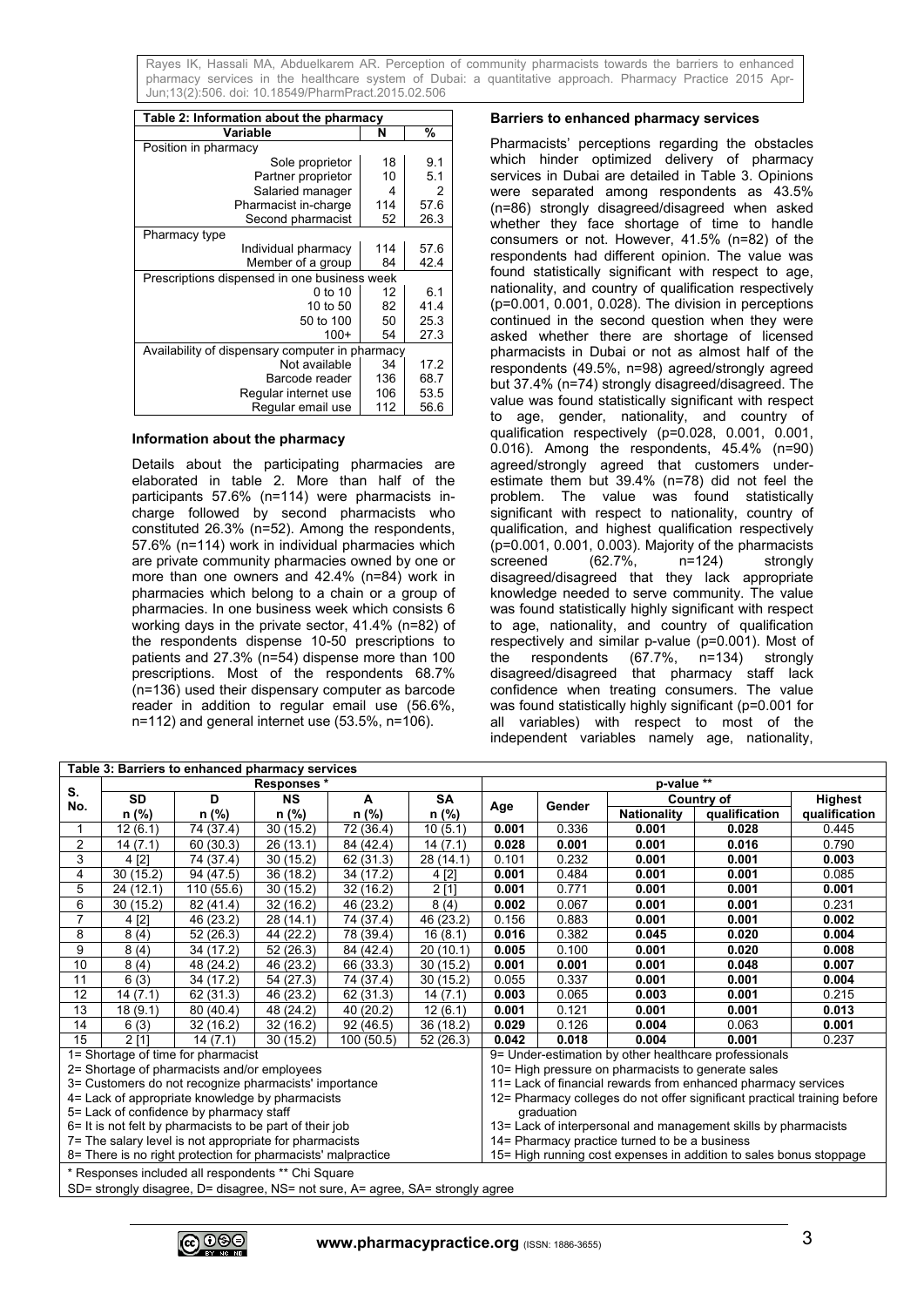country of qualification, and highest qualification respectively. More than half of the respondents (56.6%, n=112) strongly disagreed/disagreed that they are separated from their profession. The value was found statistically significant with respect to age, nationality, and country of qualification respectively (p=0.002, 0.001, 0.001). About 60.6% (n=120) of the respondents agreed/strongly agreed that they are receiving lesser compensation packages than they deserve but almost a quarter (24.2%, n=50) strongly disagreed/disagreed. The value was found statistically highly significant with respect to nationality, country of qualification, and highest qualification (p=0.001, 0.001, 0.002). Majority of the respondents (47.5%, n=94) felt that they are legally unprotected against profession's malpractice. However, about a third of the respondents did not feel that. The value was found statistically significant with respect to age, nationality, country of qualification, and highest qualification respectively (p=0.016, 0.045, 0.020, 0.004). Among the respondents, 52.5% (n=104) agreed/strongly agreed that other healthcare professionals under-estimate them. The value was found statistically significant with respect to age, nationality, country of qualification, and highest qualification respectively (p=0.005, 0.001, 0.020, 0.008). About half of the respondents (48.5%, n=96) agreed/strongly agreed that there is a rising pressure on them to reach high sales targets but 28.2% (n=56) strongly disagreed/disagreed. The value was found statistically significant with respect to all independent variables namely age, gender, nationality, country of qualification, and highest qualification respectively (p=0.001, 0.001, 0.001, 0.048, 0.007). Among the respondents, 52.6% (n=104) agreed/strongly agreed that they are unappreciated financially for the enhanced pharmacy services they offer. The value was found statistically significant with respect to nationality, country of qualification, and highest qualification respectively (p=0.001, 0.001, 0.004). When respondents were asked about whether pharmacy colleges in the United Arab Emirates (UAE) effectively contribute in training undergraduate pharmacy students and preparing them to professional lives or not, the answer was equally divided into agreement and disagreement (38.4%,  $n=76$ ) and the rest (23.2%,  $n=46$ ) were not very sure. The value was found statistically significant with respect to age, nationality, and country of qualification respectively (p=0.003, 0.003, 0.001). Almost half of the respondents refused that they lack inter-personal and management skills in their pharmacies. The value was found statistically significant with respect to age, nationality, country of qualification, and highest qualification respectively (p=0.001, 0.001, 0.001, 0.013). Majority of the respondents (64.7%, n=128) agreed/strongly agreed that pharmacy practice in Dubai turned to be business-focused. The value was found statistically significant with respect to age, nationality, and highest qualification respectively (p=0.029, 0.004, 0.001). Finally, more than three quarters of the respondents (76.8%, n=252) found that one of the major barriers to enhanced pharmacy services is the high business running cost in addition to

convicting free-of-charge bonus which was given upon purchasing certain quantity of medicines from vendors and was adding extra profit to pharmacies. The value was found statistically significant with respect to age, gender, nationality, and country of qualification respectively (p=0.042, 0.018, 0.004, 0.001).

### **DISCUSSION**

The response rate achieved (70.46%). is adequate and found to be within the response rates of similar studies done on community pharmacists where the response rates ranged from 20% to over 90%.

#### **Information about the pharmacy**

Results showed that most of the respondents were salaried, employed pharmacists in charge or second pharmacists (83.9%, n=166). This finding showed that most pharmacists in Dubai are not owners of the pharmacies they work in. According to the UAE's federal law number 8 of 1984 concerning commercial companies, the owner of any business in the UAE must be a UAE national in any 'establishment' and any expatriate investor can only own a maximum share of 49% in a 'limited liability company' inside the cities of the UAE where as there are different rules and regulations for free zone areas.<sup>13</sup>

Most of the pharmacies screened (82.8%, n=164) had dispensary computer with multiple uses like barcode reader (68.7%, n=136), regular internet use (53.5%, n=106), and regular email use (56.6%, n=112). Switching the approvals on dispensing medicines listed in medical insurance claims from phone calls to online tools forced many community pharmacies to regularly use the dispensary computer for other purposes.

#### **Barriers to enhanced pharmacy services**

This part of the questionnaire was represented in a separate table containing 15 statements which required respondents to measure their level of agreement or disagreement using 5-point Likert scale. The statements were intentionally dispersed despite the fact that they were classified into 3 categories which represent the most observed barriers to enhanced pharmacy practice in Dubai:

Current pharmacy practice situation: Mixed response was extracted when pharmacists were asked whether they face shortage of time to handle patients or not and whether they see a phenomenon of shortage of licensed pharmacists or not. In fact, number of licensed pharmacists in Dubai is still far below the recommended pharmacist-population ratio by WHO which is 1:2000.<sup>14</sup> The current ratio in Dubai is 1:4104 and this means that there is a severe shortage of registered pharmacists in Dubai. Pharmacists agreed that they are currently getting less salary and they are legally unprotected. This finding is consistent with researches that were done elsewhere.15,16 Community pharmacists in Dubai agreed that they are not financially rewarded for their enhanced pharmacy services and this situation is different in few countries.<sup>17</sup>

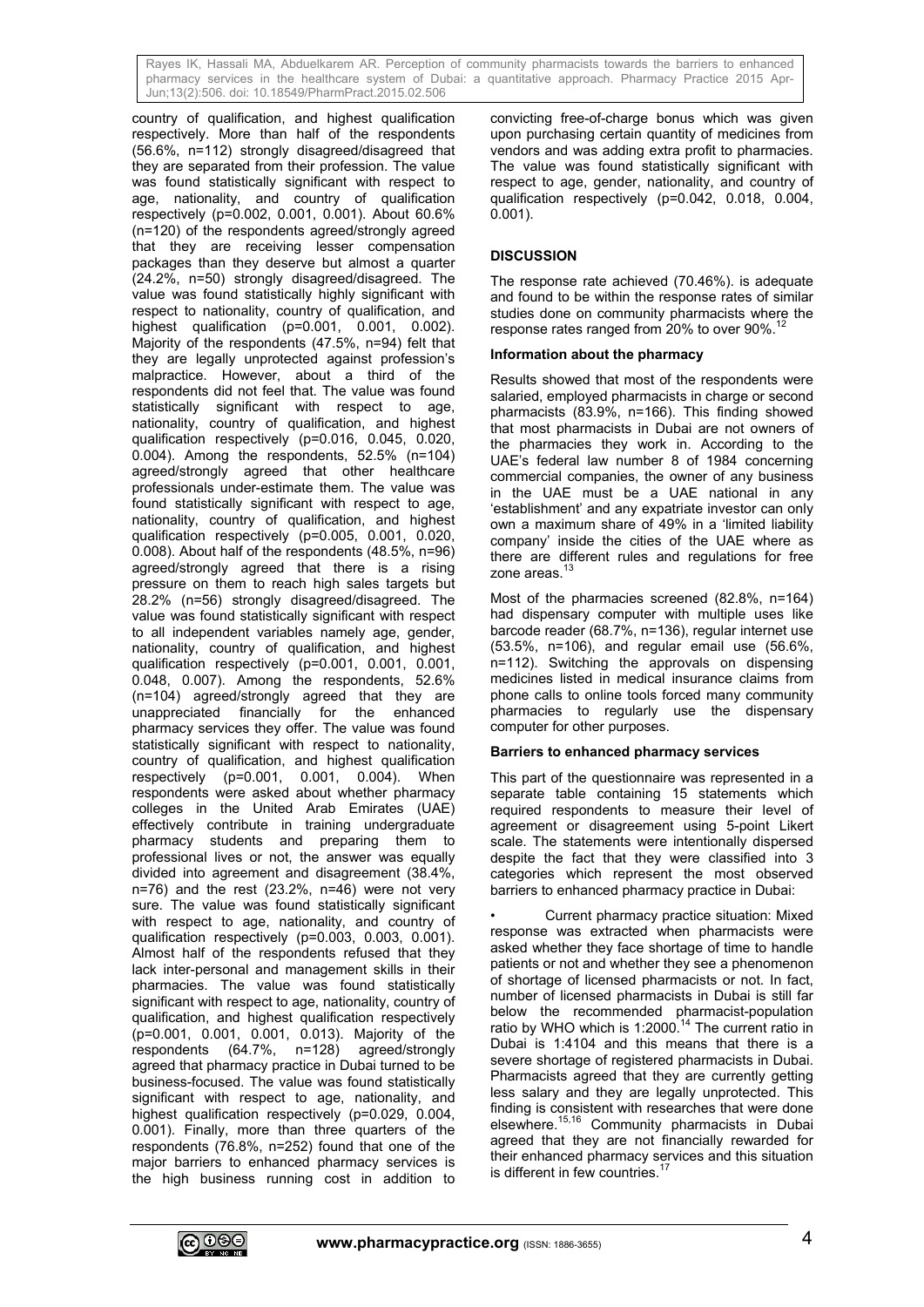Community pharmacists' traits: Pharmacists in Dubai disagreed that they lack knowledge related to medicines and confidence while handling patients. In addition, pharmacists refused to state that they lack inter-personal and management skills. A research by Axworthy pointed that pharmacy managers with master of business administration degree had a significantly higher overall mean perceived skill level than managers in all other 'education' categories. Managers with a Bachelor of Science degree in pharmacy had a significantly lower overall mean perceived skill level than those with a Bachelor of Science degree in pharmacy plus 'other' degrees.<sup>18</sup>

External barriers: Community pharmacists in Dubai were found frustrated from facing a kind of under-estimation from physicians (52.5%, n=104) and sometimes from their own customers (45.4%, n=90). Many factors could be the reasons behind such phenomena. These findings are proportionate with results by other researchers that were done elsewhere.<sup>19,20</sup> Other external factors which were agreed by respondents to be symbolizing major barriers to enhanced pharmacy practice in Dubai are pressure by pharmacy owners imposed on community pharmacists to generate sales and the un-balanced training requirements offered to undergraduate pharmacy students by domestic pharmacy colleges in the UAE. The later barrier was discussed in a review by Hisham in Saudi Arabia and particularly in College of Pharmacy At King Saud University where pharmacy students in their curriculum were required to spend one training semester in a hospital pharmacy. Students were trained in inpatient and outpatient pharmacy, intravenous preparations, and other elective practice experiences.<sup>21</sup> This was found inappropriate for preparing pharmacy students to the up-coming professional lives. For the same reason, special training program was tailored to suit the new market challenging requirements.

#### **Limitations of the study**

This study only included full-time and licensed community pharmacists operating within the boundaries of Dubai. Exclusion of part-timers and trainee pharmacists might be a study limitation. Moreover, study results cannot be generalized to the whole country as it was restricted to the city of Dubai.

## **CONCLUSIONS**

Community pharmacists' profession in Dubai was found to be well established and organized. However, respondents pointed that they are facing several barriers to enhanced pharmacy services which ranged to be minor to severe related to current pharmacy practice situation, community pharmacists' traits, and external factors. Future

studies might be required to explore solutions to the current constrains.

### **CONFLICT OF INTEREST**

There are no conflicts of interest.

**Funding**: This study was supported by a research grant from Universiti Sains Malaysia.

#### **PERCEPCIÓN DE LOS FARMACÉUTICOS COMUNITARIOS SOBRE LAS BARRERAS A LOS SERVICIOS FARMACÉUTICOS AVANZADOS EN EL SISTEMA DE SALUD DE DUBÁI: UN ABORDAJE CUALITATIVO**

#### **RESUMEN**

**Antecedentes**: En muchos países en desarrollo, los farmacéuticos comunitarios están enfrentándose a retos cuando intentan elevar la calidad de los servicios proporcionados a los pacientes que visitan las farmacias comunitarias.

**Objetivo**: Explorar la percepción de lo sfarmacéuticos comunitarios en Dubái sobre los obstáculos de los servicios farmacéuticos avanzados utilizando parte de los resultados de una encuesta nacional.

**Métodos**: Se distribuyó el cuestionario a 281 farmacéuticos registrados a tiempo entero en farmacias comunitarias de Dubái. El cuestionario tenía 5 secciones inter-ligadas: información demográfica, información sobre la farmacia, interacción con los médicos, actual papel profesional del farmacéutico, y barreras hacia los servicios farmacéuticos avanzados.

**Resultados**: Alrededor de la mitad de los que respondieron (45,4%, n=90) estaba de acuerdo en que los clientes les sub-estimaban y el 52,5% (n=104) sentían lo mismo de los médicos. Sobre el 47,5% (n=94) de los respondentes sentía que están desprotegidos legalmente contra las malas prácticas profesionales. Más, el 64,7% (n=128) afirmó que el ejercicio de la farmacia en Dubái se volvió hacia el negocio. Además, el 76,8% (n=252) encontró que la mayor barrera para los servicios farmacéuticos avanzados es el alto grado costes de gestión del negocio. Los farmacéuticos encuestados trataron de probar que ellos no son una de las barreras para la optimización de los servicios farmacéuticos, ya que el  $62,7\%$  (n=124) estaba en desacuerdo con la falta de conocimientos necesarios para servir a la comunidad, y el 67,7% (n=134) dio la misma respuesta cuando se les preguntó si el personal de la farmacia carecía de confianza cuando trataba a los consumidores. **Conclusiones**: Aunque están bien establecidos en la comunidad, los farmacéuticos de Dubái percibían negativamente su propio papel profesional. Afirmaron que hay varias barreras que dificultan la provisión optima de servicios farmacéuticos, como la sub-estimación por los clientes de la farmacia y otros profesionales de la salud, la presión hacia vender, y los altos costes de gestión.

**Palabras clave:** Servicios de Farmacia Comunitaria; Practica Profesional; Actitud del Personal de Salud; Farmacias; Farmacéuticos; Emiratos Árabes Unidos

# **References**

1. Anderson S. Making Medicine: a brief history of pharmacy and pharmaceuticals, London: Pharmaceutical Press London; 2005.